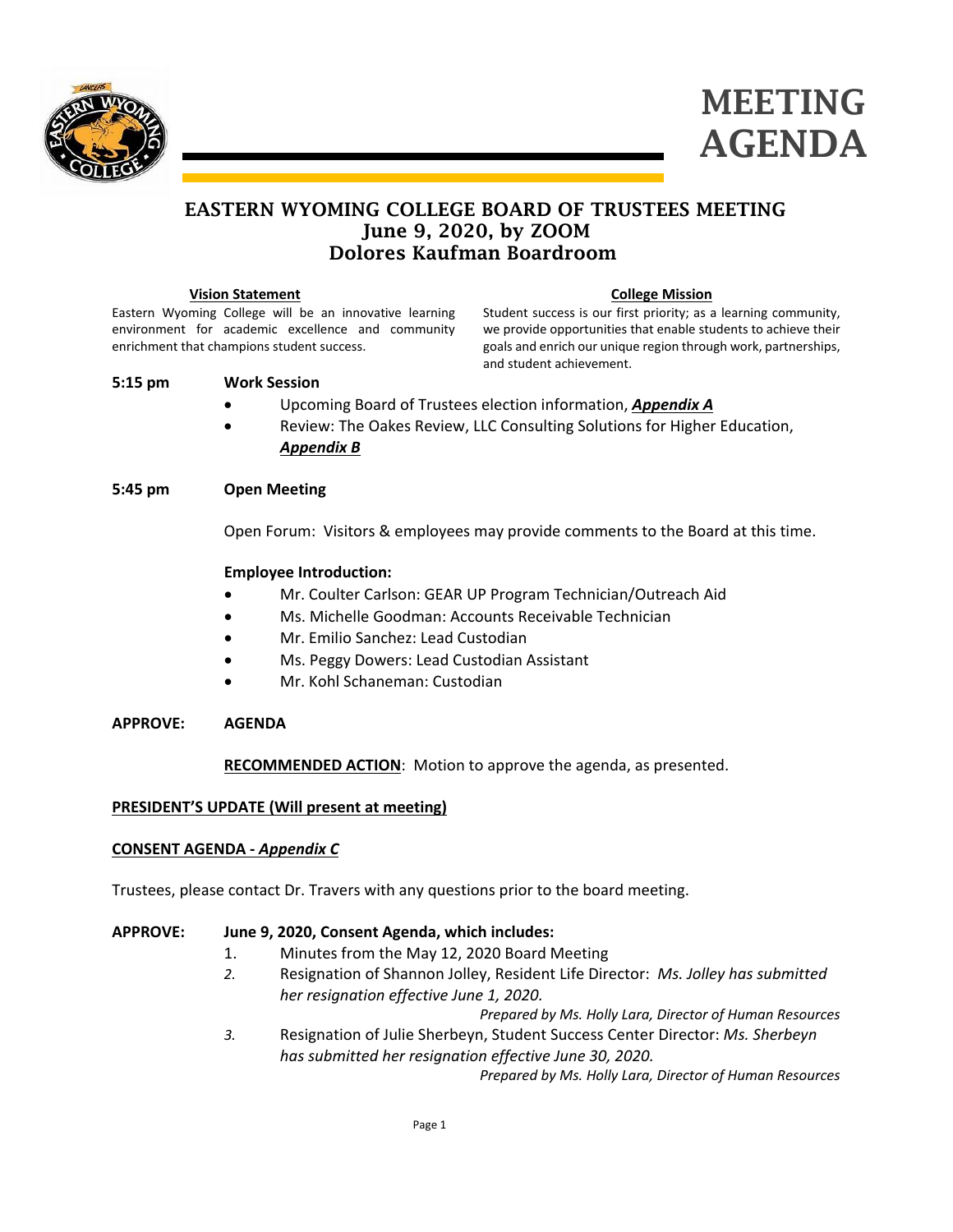*4.* Resignation of Matt Buchhammer, Adult Learning Center Coordinator/Instructor & Workforce Development Coordinator on the Douglas Campus: *Mr. Buchhammer has submitted his resignation effective May 31, 2020. Prepared by Ms. Holly Lara, Director of Human Resources*

**RECOMMENDED ACTION:** Motion to Approve the Consent Agenda as presented.

#### **ACTION ITEMS**

**APPROVE:** Financial Report for June - *Appendix D - Mr. Kwin Wilkes, VP for Administrative Services*

**RECOMMENDED ACTION:** Motion to approve the financial report, as presented.

**APPROVE:** Agreement for consulting services from The Oakes Review, LLC Consulting Solutions for Higher Education, not to exceed \$33,000. *Appendix B Presented by Mr. Roger Humphrey, VP for Student Services*

> **RECOMMENDED ACTION:** Motion to approve the consulting services from The Oakes Review, LLC Consulting Solutions for Higher Education, as presented.

**APPROVE:** Proposed Fitness Center Fee Schedule for 2020-2021 - *Appendix E* These proposed fees are comparable to our current fees; examined by the AD and Fitness Center Directors. *Presented by Mr. Roger Humphrey, VP for Student Services*

> **RECOMMENDED ACTION:** Motion to approve the Proposed Fitness Center Fee Schedule for 2020-2021, as presented.

#### **FIRST READING -** *Appendix F*

**APPROVE:** First Reading - Eastern Wyoming College Student Association /Student Senate Constitution

*Presented by Mr. Roger Humphrey, VP for Student Services*

**RECOMMENDED ACTION:** Motion to approve on First Reading revisions to the Eastern Wyoming College Student Association/Student Senate Constitution, as presented.

#### **FINAL READING BOARD POLICIES -** *Appendix G*

**APPROVE:** Final Reading - Board Policy 5.3 Institutional Withdrawal

**RECOMMENDED ACTION**: Motion to approve on final reading revisions to Board Policy 5.3 Institutional Withdrawal, as presented.

**APPROVE:** Final Reading - Board Policy 5.6 Financial Holds

**RECOMMENDED ACTION:** Motion to approve on final reading revisions to Board Policy 5.6 Financial Holds, as presented.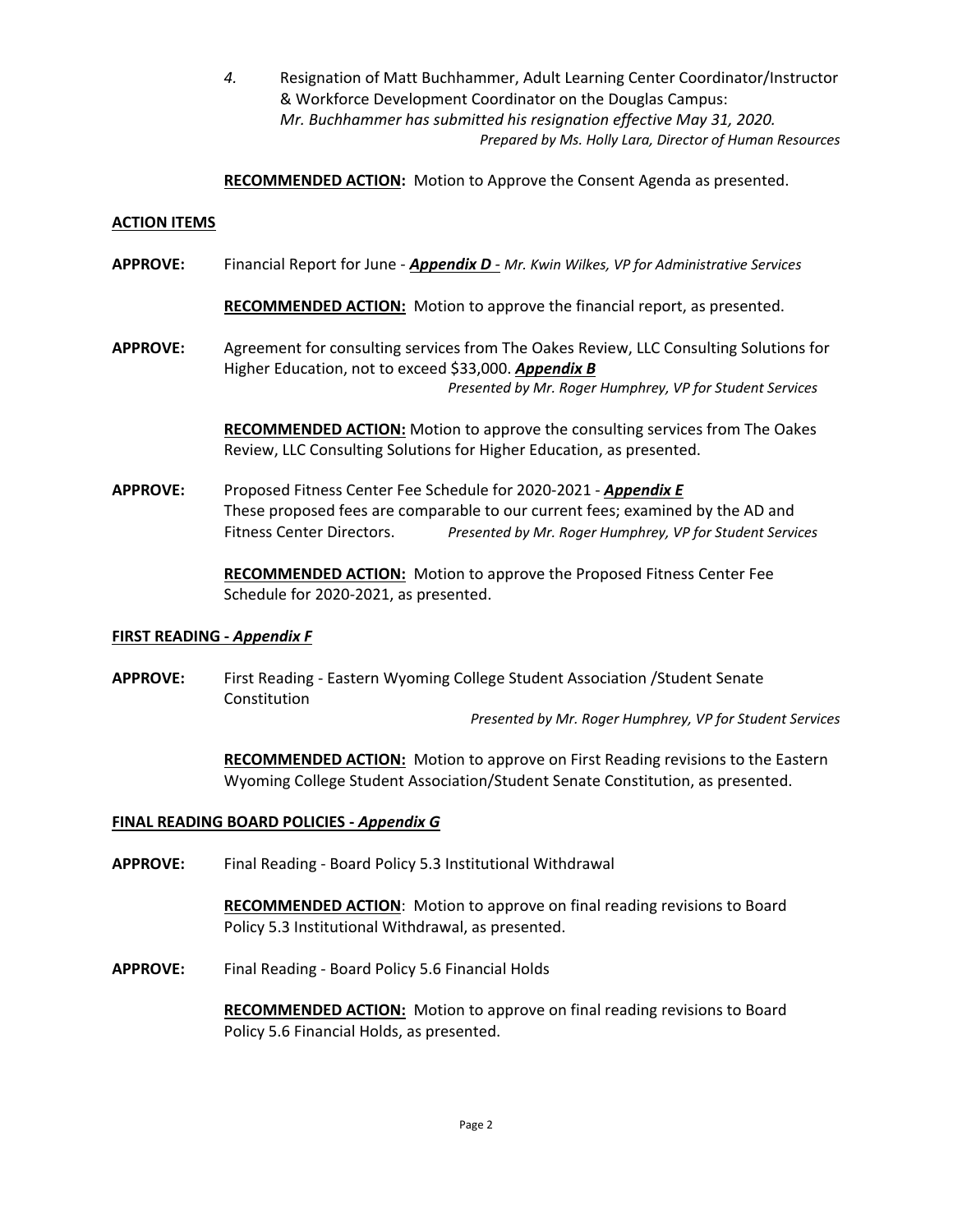**APPROVE:** Final Reading - Board Policy 5.7 Family Educational Rights and Privacy Act

**RECOMMENDED ACTION**: Motion to approve final reading revisions to Board Policy 5.7 Family Educational Rights and Privacy Act, as presented.

**APPROVE:** Final Reading - Board Policy 5.11 Residence Classification Policy

**RECOMMENDED ACTION:** Motion to approve final reading revisions to Board Policy 5.11 Residence Classification, as presented.

**APPROVE:** Final Reading - Board Policy 5.12 High School Student Tuition

**RECOMMENDED ACTION**: Motion to approve final reading revisions to Board Policy 5.12 High School Student Tuition, as presented.

**APPROVE:** Final Reading – Board Policy 5.13 - Student Code of Conduct

**RECOMMENDED ACTION:** Motion to approve final reading revisions to Board Policy 5.13 Student Code of Conduct, as presented.

**APPROVE:** Final Reading - Board Policy 6.11 Animals or Pets on Campus

**RECOMMENDED ACTION:** Motion to approve final reading revisions to Board Policy 6.11 Animals or Pets on Campus, as presented.

### **INFORMATION ITEMS**

- 1. College Relations Update *Appendix H -* Ms. Tami Afdahl, Director of College Relations
- 2. Douglas Campus Update *Appendix I -* Dr. Margaret Farley, VP for Douglas Campus
- 3. Institutional Development Update *Appendix J -* Mr. John Hansen, Director of Institutional Devel.
- 4. Human Resources Update *Appendix K -* Ms. Holly Lara, Director of Human Resources
- 5. Academic Services Update *Appendix L -* Dr. Heidi Edmunds, VP for Academic Services
- 6. Student Services Update *Appendix M -* Mr. Roger Humphrey, VP for Student Services
- 7. Construction Projects & Major Maintenance Update *Appendix N -* Mr. Keith Jarvis, Director of

Physical Plant

8. Staff Alliance Update - *Appendix O* - Ms. JoEllen Keigley, Staff Alliance Chairperson

#### **TRUSTEE TOPICS:**

### **EXECUTIVE SESSION - PERSONNEL:**

**RECOMMENDED ACTION:** Motion to approve adjourning to executive session.